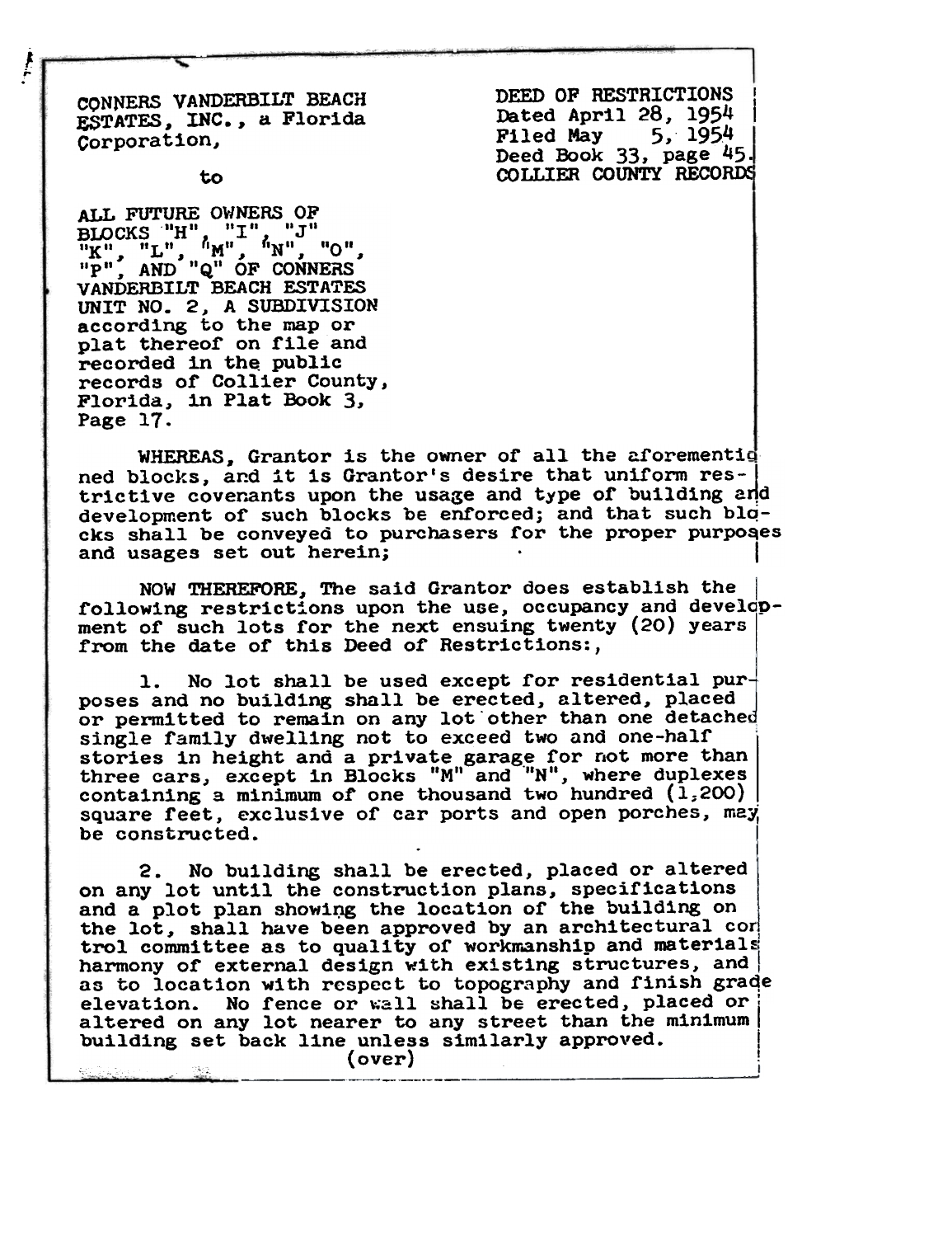Deed Book 33, page  $45$ ........(2)

3. All residential construction shall contain a minimum square footage of eight hundred (800) square feet per unit, excluding car ports and porches unless fully enclosed, with the exception of duplex construction in Blocks  $\mathbb{R}^n$ , with the exception of depict conservation  $\mathbb{R}^n$ , as hereinabove provided for

4. Projections into canal areas can not exceed twenty<br>(20) feet in residential areas.

5. No noxious or offensive activity shall be carried on upon any lot, nor shall anything be done thereon which may be or may become an annoyance or nuisance to the ne1ghborhood.

6. No lot shall be used or maintained as a dumping ground for rubbish, Trash, garbage or other waste shall not be kept except in sanitary containers. All incinerators or other equipment for the storage or disposal of such material shall be kept in a clean and sanitary con-.d1 t1.on.

7. No individual sewage-disposal system shall be per mitted on any lot unless such system is designed, located and constructed in accordance with the requirements, standards and recommendations of Florida State Board of Health Approval or such system as 1nstalled shall be obtained from such authority.

8. The architectural control committee shall be composed of J. W. Conner, President of Grantor corporation, C. B. Conner, Vice-President or Grantor corporation, or their sucqessors in office, and Donald S. Akers, Second Assistant Secretary and Treasurer of Grantor corporation, or his successor in office. A majority of the committee may designate a representative to act for it. In the event of death or resignation of any member of the committee, the remaining members shall have full authority to designate a successor.

9. The committee's approval or disapproval as required in these covenants shall be in writing. In the event the commmittee, or its designated representative, fails to approve or disapprove within 30 .days after plans and spccifications have been submitted to it, or in any event, if no suit to enjoin the construction has been commenced prior to the completion thereof, approval will not be required and the related covenants shall be deemed to have been fully complied with.

over